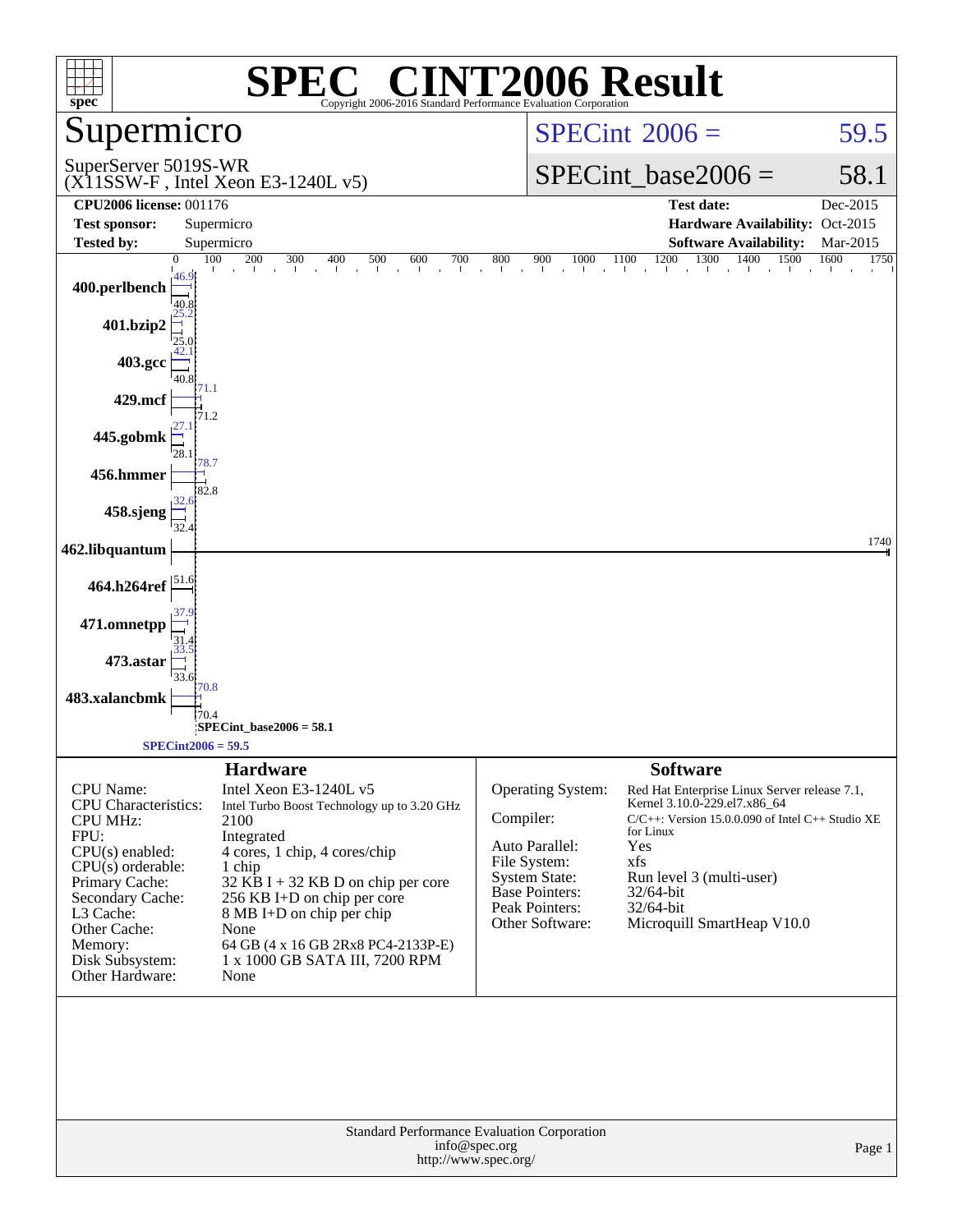

## Supermicro

### $SPECint2006 = 59.5$  $SPECint2006 = 59.5$

SuperServer 5019S-WR

(X11SSW-F , Intel Xeon E3-1240L v5)

SPECint base2006 =  $58.1$ 

**[CPU2006 license:](http://www.spec.org/auto/cpu2006/Docs/result-fields.html#CPU2006license)** 001176 **[Test date:](http://www.spec.org/auto/cpu2006/Docs/result-fields.html#Testdate)** Dec-2015 **[Test sponsor:](http://www.spec.org/auto/cpu2006/Docs/result-fields.html#Testsponsor)** Supermicro Supermicro **[Hardware Availability:](http://www.spec.org/auto/cpu2006/Docs/result-fields.html#HardwareAvailability)** Oct-2015 **[Tested by:](http://www.spec.org/auto/cpu2006/Docs/result-fields.html#Testedby)** Supermicro **Supermicro [Software Availability:](http://www.spec.org/auto/cpu2006/Docs/result-fields.html#SoftwareAvailability)** Mar-2015

#### **[Results Table](http://www.spec.org/auto/cpu2006/Docs/result-fields.html#ResultsTable)**

|                  | <b>Base</b>    |       |                                                                                                          |       |                | <b>Peak</b> |                |              |                |              |                |              |
|------------------|----------------|-------|----------------------------------------------------------------------------------------------------------|-------|----------------|-------------|----------------|--------------|----------------|--------------|----------------|--------------|
| <b>Benchmark</b> | <b>Seconds</b> | Ratio | <b>Seconds</b>                                                                                           | Ratio | <b>Seconds</b> | Ratio       | <b>Seconds</b> | <b>Ratio</b> | <b>Seconds</b> | <b>Ratio</b> | <b>Seconds</b> | <b>Ratio</b> |
| 400.perlbench    | 239            | 40.9  | 240                                                                                                      | 40.8  | 240            | 40.6        | 209            | 46.8         | 208            | 46.9         | 209            | 46.9         |
| 401.bzip2        | 385            | 25.0  | 385                                                                                                      | 25.1  | 386            | 25.0        | 384            | 25.1         | 383            | 25.2         | 383            | 25.2         |
| $403.\text{gcc}$ | 197            | 40.9  | 197                                                                                                      | 40.8  | 198            | 40.7        | <b>191</b>     | 42.1         | 192            | 42.0         | 191            | 42.2         |
| $429$ .mcf       | 129            | 70.6  | 128                                                                                                      | 71.2  | 126            | 72.5        | 128            | 71.1         | 130            | 70.3         | 127            | 71.6         |
| $445$ .gobmk     | 374            | 28.1  | 374                                                                                                      | 28.1  | 374            | 28.1        | 387            | 27.1         | 388            | 27.1         | 387            | 27.1         |
| 456.hmmer        | 113            | 82.9  | 113                                                                                                      | 82.7  | 113            | 82.8        | 118            | 78.8         | <b>119</b>     | 78.7         | 119            | 78.5         |
| $458$ .sjeng     | 373            | 32.4  | 373                                                                                                      | 32.4  | 373            | 32.4        | 371            | 32.6         | 370            | 32.7         | 371            | 32.6         |
| 462.libquantum   | 11.9           | 1740  | 11.9                                                                                                     | 1740  | 11.9           | 1740        | 11.9           | 1740         | 11.9           | 1740         | 11.9           | 1740         |
| 464.h264ref      | 429            | 51.6  | 429                                                                                                      | 51.6  | 429            | 51.6        | 429            | 51.6         | 429            | 51.6         | 429            | 51.6         |
| $ 471$ .omnetpp  | 198            | 31.5  | 199                                                                                                      | 31.3  | 199            | 31.4        | 165            | 38.0         | 165            | 37.9         | 165            | 37.8         |
| $473$ . astar    | 209            | 33.6  | 209                                                                                                      | 33.6  | 209            | 33.5        | 210            | 33.4         | 209            | 33.5         | 209            | 33.5         |
| 483.xalancbmk    | 97.8           | 70.5  | 98.4                                                                                                     | 70.1  | 98.0           | 70.4        | 97.3           | 70.9         | 97.4           | 70.8         | 98.4           | 70.2         |
|                  |                |       | Results appear in the order in which they were run. Bold underlined text indicates a median measurement. |       |                |             |                |              |                |              |                |              |

#### **[Submit Notes](http://www.spec.org/auto/cpu2006/Docs/result-fields.html#SubmitNotes)**

The config file option 'submit' was used.

#### **[Operating System Notes](http://www.spec.org/auto/cpu2006/Docs/result-fields.html#OperatingSystemNotes)**

Stack size set to unlimited using "ulimit -s unlimited"

#### **[Platform Notes](http://www.spec.org/auto/cpu2006/Docs/result-fields.html#PlatformNotes)**

 BIOS Settings: Hyper-threading = Disabled Sysinfo program /home/cpu2006/config/sysinfo.rev6914 \$Rev: 6914 \$ \$Date:: 2014-06-25 #\$ e3fbb8667b5a285932ceab81e28219e1 running on localhost.localdomain Fri Dec 18 19:24:27 2015 This section contains SUT (System Under Test) info as seen by some common utilities. To remove or add to this section, see: <http://www.spec.org/cpu2006/Docs/config.html#sysinfo> From /proc/cpuinfo model name : Intel(R) Xeon(R) CPU E3-1240L v5 @ 2.10GHz 1 "physical id"s (chips) 4 "processors" cores, siblings (Caution: counting these is hw and system dependent. The following excerpts from /proc/cpuinfo might not be reliable. Use with caution.) cpu cores : 4 siblings : 4 Continued on next page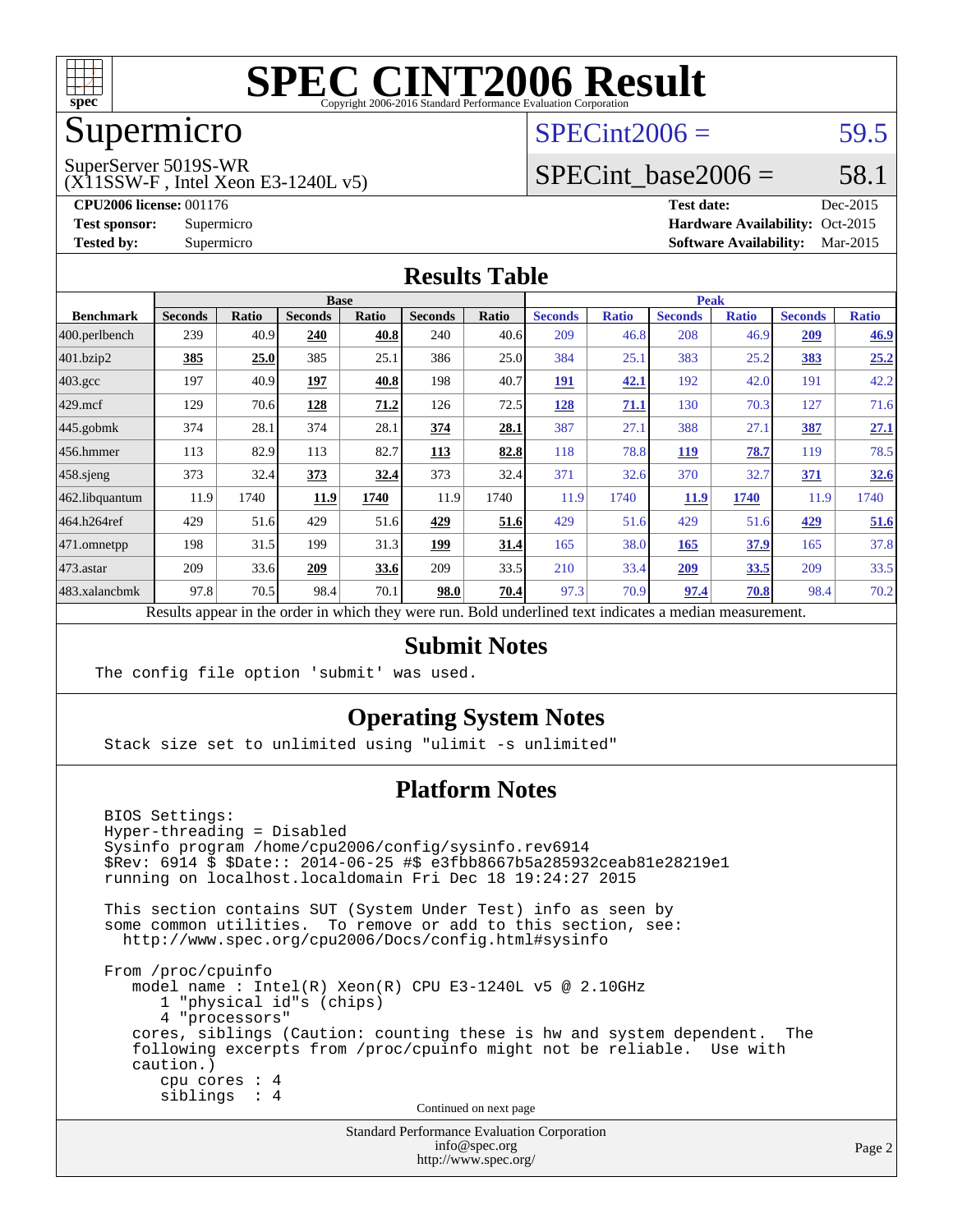

#### **[SPEC CINT2006 Result](http://www.spec.org/auto/cpu2006/Docs/result-fields.html#SPECCINT2006Result)** Copyright 2006-2016 Standard Performance Evaluation C

#### Supermicro

 $SPECint2006 = 59.5$  $SPECint2006 = 59.5$ 

(X11SSW-F , Intel Xeon E3-1240L v5) SuperServer 5019S-WR

 $SPECTnt\_base2006 = 58.1$ 

| <b>Test sponsor:</b> | Supermicro |
|----------------------|------------|
| <b>Tested by:</b>    | Supermicro |

**[CPU2006 license:](http://www.spec.org/auto/cpu2006/Docs/result-fields.html#CPU2006license)** 001176 **[Test date:](http://www.spec.org/auto/cpu2006/Docs/result-fields.html#Testdate)** Dec-2015 **[Hardware Availability:](http://www.spec.org/auto/cpu2006/Docs/result-fields.html#HardwareAvailability)** Oct-2015 **[Software Availability:](http://www.spec.org/auto/cpu2006/Docs/result-fields.html#SoftwareAvailability)** Mar-2015

#### **[Platform Notes \(Continued\)](http://www.spec.org/auto/cpu2006/Docs/result-fields.html#PlatformNotes)**

 physical 0: cores 0 1 2 3 cache size : 8192 KB

 From /proc/meminfo MemTotal: 65755792 kB HugePages\_Total: 0 Hugepagesize: 2048 kB

 From /etc/\*release\* /etc/\*version\* os-release: NAME="Red Hat Enterprise Linux Server" VERSION="7.1 (Maipo)"

 ID="rhel" ID\_LIKE="fedora" VERSION\_ID="7.1" PRETTY\_NAME="Red Hat Enterprise Linux Server 7.1 (Maipo)" ANSI\_COLOR="0;31" CPE\_NAME="cpe:/o:redhat:enterprise\_linux:7.1:GA:server"

 redhat-release: Red Hat Enterprise Linux Server release 7.1 (Maipo) system-release: Red Hat Enterprise Linux Server release 7.1 (Maipo) system-release-cpe: cpe:/o:redhat:enterprise\_linux:7.1:ga:server

uname -a:

 Linux localhost.localdomain 3.10.0-229.el7.x86\_64 #1 SMP Thu Jan 29 18:37:38 EST 2015 x86 64 x86 64 x86 64 GNU/Linux

run-level 3 Dec 18 19:20

 SPEC is set to: /home/cpu2006 Filesystem Type Size Used Avail Use% Mounted on /dev/mapper/rhel-home xfs 865G 170G 696G 20% /home Additional information from dmidecode:

 Warning: Use caution when you interpret this section. The 'dmidecode' program reads system data which is "intended to allow hardware to be accurately determined", but the intent may not be met, as there are frequent changes to hardware, firmware, and the "DMTF SMBIOS" standard.

 BIOS American Megatrends Inc. 1.0 11/03/2015 Memory: 4x Samsung M391A2K43BB1-CPB 16 GB 2 rank 2133 MHz

(End of data from sysinfo program)

#### **[General Notes](http://www.spec.org/auto/cpu2006/Docs/result-fields.html#GeneralNotes)**

Environment variables set by runspec before the start of the run: KMP\_AFFINITY = "granularity=fine,scatter" LD\_LIBRARY\_PATH = "/home/cpu2006/libs/32:/home/cpu2006/libs/64:/home/cpu2006/sh" OMP\_NUM\_THREADS = "4"

Continued on next page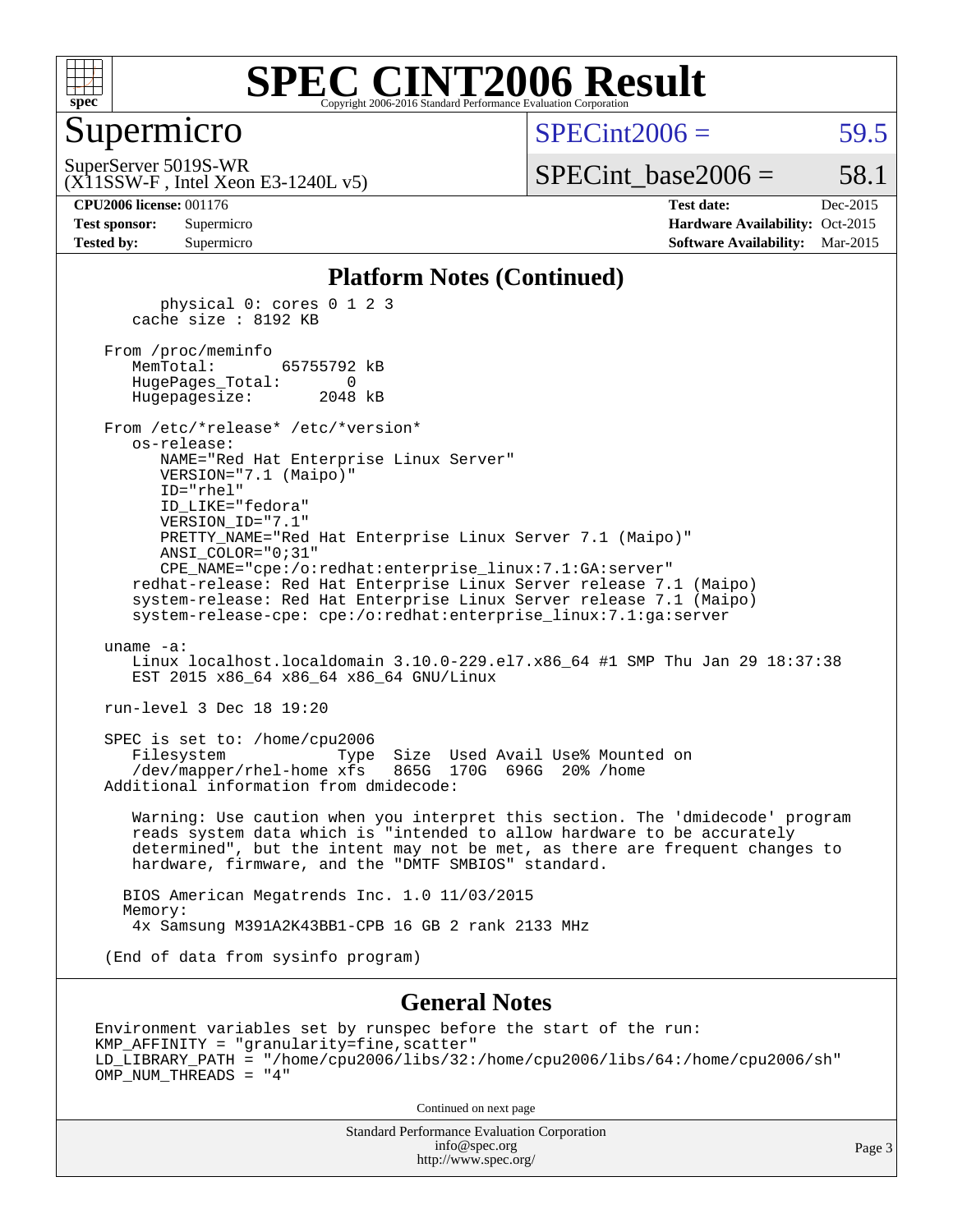

## Supermicro

 $SPECint2006 = 59.5$  $SPECint2006 = 59.5$ 

(X11SSW-F , Intel Xeon E3-1240L v5) SuperServer 5019S-WR

SPECint base2006 =  $58.1$ 

**[CPU2006 license:](http://www.spec.org/auto/cpu2006/Docs/result-fields.html#CPU2006license)** 001176 **[Test date:](http://www.spec.org/auto/cpu2006/Docs/result-fields.html#Testdate)** Dec-2015 **[Test sponsor:](http://www.spec.org/auto/cpu2006/Docs/result-fields.html#Testsponsor)** Supermicro Supermicro **[Hardware Availability:](http://www.spec.org/auto/cpu2006/Docs/result-fields.html#HardwareAvailability)** Oct-2015 **[Tested by:](http://www.spec.org/auto/cpu2006/Docs/result-fields.html#Testedby)** Supermicro **Supermicro [Software Availability:](http://www.spec.org/auto/cpu2006/Docs/result-fields.html#SoftwareAvailability)** Mar-2015

#### **[General Notes \(Continued\)](http://www.spec.org/auto/cpu2006/Docs/result-fields.html#GeneralNotes)**

 Binaries compiled on a system with 1x Core i5-4670K CPU + 16GB memory using RedHat EL 7.0 Transparent Huge Pages enabled with: echo always > /sys/kernel/mm/transparent\_hugepage/enabled

### **[Base Compiler Invocation](http://www.spec.org/auto/cpu2006/Docs/result-fields.html#BaseCompilerInvocation)**

[C benchmarks](http://www.spec.org/auto/cpu2006/Docs/result-fields.html#Cbenchmarks): [icc -m64](http://www.spec.org/cpu2006/results/res2016q1/cpu2006-20151223-38504.flags.html#user_CCbase_intel_icc_64bit_f346026e86af2a669e726fe758c88044)

[C++ benchmarks:](http://www.spec.org/auto/cpu2006/Docs/result-fields.html#CXXbenchmarks) [icpc -m64](http://www.spec.org/cpu2006/results/res2016q1/cpu2006-20151223-38504.flags.html#user_CXXbase_intel_icpc_64bit_fc66a5337ce925472a5c54ad6a0de310)

## **[Base Portability Flags](http://www.spec.org/auto/cpu2006/Docs/result-fields.html#BasePortabilityFlags)**

 400.perlbench: [-DSPEC\\_CPU\\_LP64](http://www.spec.org/cpu2006/results/res2016q1/cpu2006-20151223-38504.flags.html#b400.perlbench_basePORTABILITY_DSPEC_CPU_LP64) [-DSPEC\\_CPU\\_LINUX\\_X64](http://www.spec.org/cpu2006/results/res2016q1/cpu2006-20151223-38504.flags.html#b400.perlbench_baseCPORTABILITY_DSPEC_CPU_LINUX_X64) 401.bzip2: [-DSPEC\\_CPU\\_LP64](http://www.spec.org/cpu2006/results/res2016q1/cpu2006-20151223-38504.flags.html#suite_basePORTABILITY401_bzip2_DSPEC_CPU_LP64) 403.gcc: [-DSPEC\\_CPU\\_LP64](http://www.spec.org/cpu2006/results/res2016q1/cpu2006-20151223-38504.flags.html#suite_basePORTABILITY403_gcc_DSPEC_CPU_LP64) 429.mcf: [-DSPEC\\_CPU\\_LP64](http://www.spec.org/cpu2006/results/res2016q1/cpu2006-20151223-38504.flags.html#suite_basePORTABILITY429_mcf_DSPEC_CPU_LP64) 445.gobmk: [-DSPEC\\_CPU\\_LP64](http://www.spec.org/cpu2006/results/res2016q1/cpu2006-20151223-38504.flags.html#suite_basePORTABILITY445_gobmk_DSPEC_CPU_LP64) 456.hmmer: [-DSPEC\\_CPU\\_LP64](http://www.spec.org/cpu2006/results/res2016q1/cpu2006-20151223-38504.flags.html#suite_basePORTABILITY456_hmmer_DSPEC_CPU_LP64) 458.sjeng: [-DSPEC\\_CPU\\_LP64](http://www.spec.org/cpu2006/results/res2016q1/cpu2006-20151223-38504.flags.html#suite_basePORTABILITY458_sjeng_DSPEC_CPU_LP64) 462.libquantum: [-DSPEC\\_CPU\\_LP64](http://www.spec.org/cpu2006/results/res2016q1/cpu2006-20151223-38504.flags.html#suite_basePORTABILITY462_libquantum_DSPEC_CPU_LP64) [-DSPEC\\_CPU\\_LINUX](http://www.spec.org/cpu2006/results/res2016q1/cpu2006-20151223-38504.flags.html#b462.libquantum_baseCPORTABILITY_DSPEC_CPU_LINUX) 464.h264ref: [-DSPEC\\_CPU\\_LP64](http://www.spec.org/cpu2006/results/res2016q1/cpu2006-20151223-38504.flags.html#suite_basePORTABILITY464_h264ref_DSPEC_CPU_LP64) 471.omnetpp: [-DSPEC\\_CPU\\_LP64](http://www.spec.org/cpu2006/results/res2016q1/cpu2006-20151223-38504.flags.html#suite_basePORTABILITY471_omnetpp_DSPEC_CPU_LP64) 473.astar: [-DSPEC\\_CPU\\_LP64](http://www.spec.org/cpu2006/results/res2016q1/cpu2006-20151223-38504.flags.html#suite_basePORTABILITY473_astar_DSPEC_CPU_LP64) 483.xalancbmk: [-DSPEC\\_CPU\\_LP64](http://www.spec.org/cpu2006/results/res2016q1/cpu2006-20151223-38504.flags.html#suite_basePORTABILITY483_xalancbmk_DSPEC_CPU_LP64) [-DSPEC\\_CPU\\_LINUX](http://www.spec.org/cpu2006/results/res2016q1/cpu2006-20151223-38504.flags.html#b483.xalancbmk_baseCXXPORTABILITY_DSPEC_CPU_LINUX)

### **[Base Optimization Flags](http://www.spec.org/auto/cpu2006/Docs/result-fields.html#BaseOptimizationFlags)**

[C benchmarks](http://www.spec.org/auto/cpu2006/Docs/result-fields.html#Cbenchmarks):

[-xCORE-AVX2](http://www.spec.org/cpu2006/results/res2016q1/cpu2006-20151223-38504.flags.html#user_CCbase_f-xAVX2_5f5fc0cbe2c9f62c816d3e45806c70d7) [-ipo](http://www.spec.org/cpu2006/results/res2016q1/cpu2006-20151223-38504.flags.html#user_CCbase_f-ipo) [-O3](http://www.spec.org/cpu2006/results/res2016q1/cpu2006-20151223-38504.flags.html#user_CCbase_f-O3) [-no-prec-div](http://www.spec.org/cpu2006/results/res2016q1/cpu2006-20151223-38504.flags.html#user_CCbase_f-no-prec-div) [-parallel](http://www.spec.org/cpu2006/results/res2016q1/cpu2006-20151223-38504.flags.html#user_CCbase_f-parallel) [-opt-prefetch](http://www.spec.org/cpu2006/results/res2016q1/cpu2006-20151223-38504.flags.html#user_CCbase_f-opt-prefetch) [-auto-p32](http://www.spec.org/cpu2006/results/res2016q1/cpu2006-20151223-38504.flags.html#user_CCbase_f-auto-p32)

[C++ benchmarks:](http://www.spec.org/auto/cpu2006/Docs/result-fields.html#CXXbenchmarks)

[-xCORE-AVX2](http://www.spec.org/cpu2006/results/res2016q1/cpu2006-20151223-38504.flags.html#user_CXXbase_f-xAVX2_5f5fc0cbe2c9f62c816d3e45806c70d7) [-ipo](http://www.spec.org/cpu2006/results/res2016q1/cpu2006-20151223-38504.flags.html#user_CXXbase_f-ipo) [-O3](http://www.spec.org/cpu2006/results/res2016q1/cpu2006-20151223-38504.flags.html#user_CXXbase_f-O3) [-no-prec-div](http://www.spec.org/cpu2006/results/res2016q1/cpu2006-20151223-38504.flags.html#user_CXXbase_f-no-prec-div) [-opt-prefetch](http://www.spec.org/cpu2006/results/res2016q1/cpu2006-20151223-38504.flags.html#user_CXXbase_f-opt-prefetch) [-auto-p32](http://www.spec.org/cpu2006/results/res2016q1/cpu2006-20151223-38504.flags.html#user_CXXbase_f-auto-p32) [-Wl,-z,muldefs](http://www.spec.org/cpu2006/results/res2016q1/cpu2006-20151223-38504.flags.html#user_CXXbase_link_force_multiple1_74079c344b956b9658436fd1b6dd3a8a) [-L/sh -lsmartheap64](http://www.spec.org/cpu2006/results/res2016q1/cpu2006-20151223-38504.flags.html#user_CXXbase_SmartHeap64_ed4ef857ce90951921efb0d91eb88472)

## **[Base Other Flags](http://www.spec.org/auto/cpu2006/Docs/result-fields.html#BaseOtherFlags)**

[C benchmarks](http://www.spec.org/auto/cpu2006/Docs/result-fields.html#Cbenchmarks):

403.gcc: [-Dalloca=\\_alloca](http://www.spec.org/cpu2006/results/res2016q1/cpu2006-20151223-38504.flags.html#b403.gcc_baseEXTRA_CFLAGS_Dalloca_be3056838c12de2578596ca5467af7f3)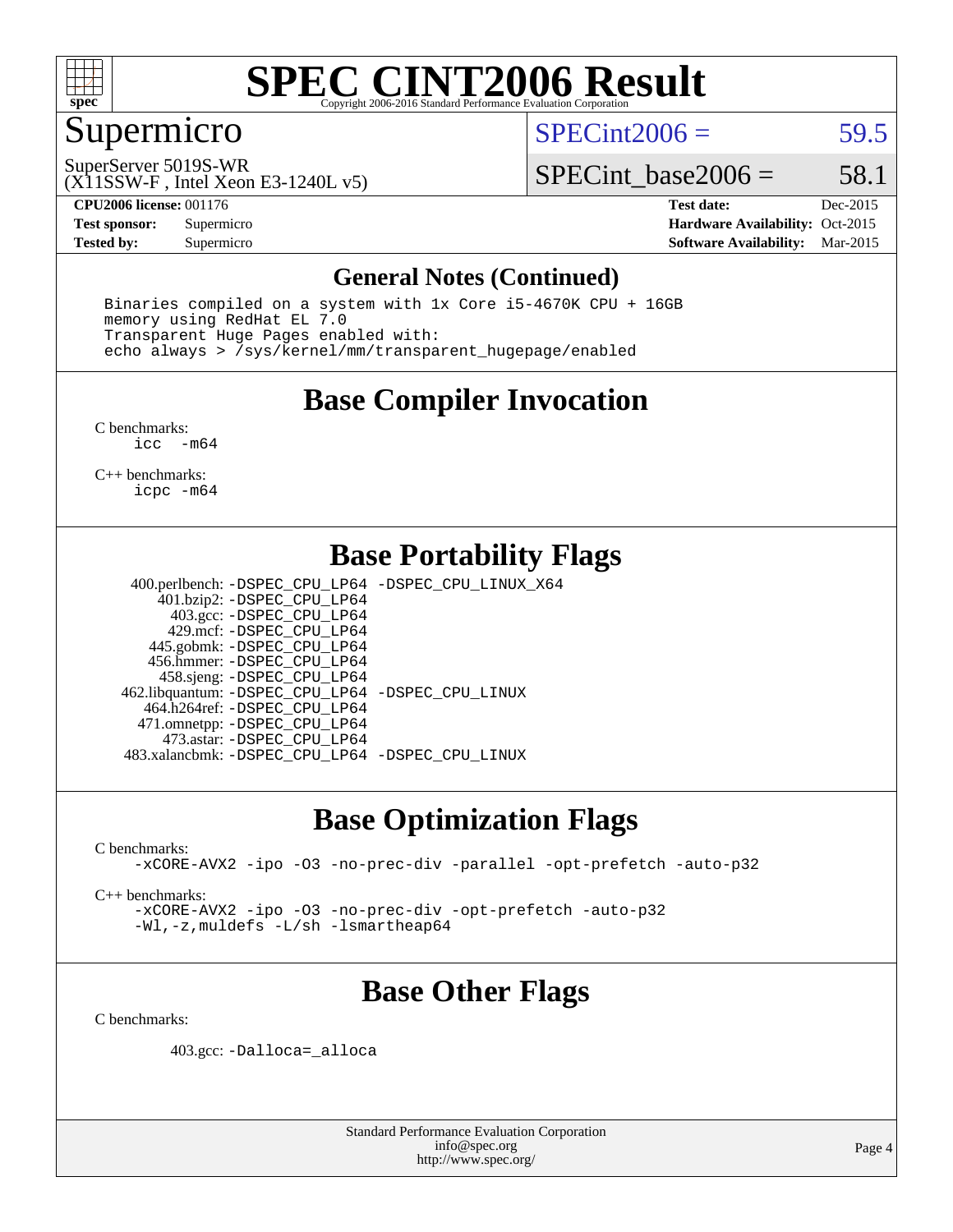

#### Supermicro

 $SPECint2006 = 59.5$  $SPECint2006 = 59.5$ 

(X11SSW-F , Intel Xeon E3-1240L v5) SuperServer 5019S-WR

SPECint base2006 =  $58.1$ 

**[CPU2006 license:](http://www.spec.org/auto/cpu2006/Docs/result-fields.html#CPU2006license)** 001176 **[Test date:](http://www.spec.org/auto/cpu2006/Docs/result-fields.html#Testdate)** Dec-2015 **[Test sponsor:](http://www.spec.org/auto/cpu2006/Docs/result-fields.html#Testsponsor)** Supermicro Supermicro **[Hardware Availability:](http://www.spec.org/auto/cpu2006/Docs/result-fields.html#HardwareAvailability)** Oct-2015 **[Tested by:](http://www.spec.org/auto/cpu2006/Docs/result-fields.html#Testedby)** Supermicro **Supermicro [Software Availability:](http://www.spec.org/auto/cpu2006/Docs/result-fields.html#SoftwareAvailability)** Mar-2015

## **[Peak Compiler Invocation](http://www.spec.org/auto/cpu2006/Docs/result-fields.html#PeakCompilerInvocation)**

[C benchmarks \(except as noted below\)](http://www.spec.org/auto/cpu2006/Docs/result-fields.html#Cbenchmarksexceptasnotedbelow): icc  $-m64$ 

400.perlbench: [icc -m32 -L/opt/intel/composer\\_xe\\_2015/lib/ia32](http://www.spec.org/cpu2006/results/res2016q1/cpu2006-20151223-38504.flags.html#user_peakCCLD400_perlbench_intel_icc_011b86df29f8c679b747245588698a4d)

445.gobmk: [icc -m32 -L/opt/intel/composer\\_xe\\_2015/lib/ia32](http://www.spec.org/cpu2006/results/res2016q1/cpu2006-20151223-38504.flags.html#user_peakCCLD445_gobmk_intel_icc_011b86df29f8c679b747245588698a4d)

[C++ benchmarks \(except as noted below\):](http://www.spec.org/auto/cpu2006/Docs/result-fields.html#CXXbenchmarksexceptasnotedbelow) [icpc -m32 -L/opt/intel/composer\\_xe\\_2015/lib/ia32](http://www.spec.org/cpu2006/results/res2016q1/cpu2006-20151223-38504.flags.html#user_CXXpeak_intel_icpc_c2c99686a1a582c3e0de0b4806b02cea)

473.astar: [icpc -m64](http://www.spec.org/cpu2006/results/res2016q1/cpu2006-20151223-38504.flags.html#user_peakCXXLD473_astar_intel_icpc_64bit_fc66a5337ce925472a5c54ad6a0de310)

## **[Peak Portability Flags](http://www.spec.org/auto/cpu2006/Docs/result-fields.html#PeakPortabilityFlags)**

 400.perlbench: [-DSPEC\\_CPU\\_LINUX\\_IA32](http://www.spec.org/cpu2006/results/res2016q1/cpu2006-20151223-38504.flags.html#b400.perlbench_peakCPORTABILITY_DSPEC_CPU_LINUX_IA32) 401.bzip2: [-DSPEC\\_CPU\\_LP64](http://www.spec.org/cpu2006/results/res2016q1/cpu2006-20151223-38504.flags.html#suite_peakPORTABILITY401_bzip2_DSPEC_CPU_LP64) 403.gcc: [-DSPEC\\_CPU\\_LP64](http://www.spec.org/cpu2006/results/res2016q1/cpu2006-20151223-38504.flags.html#suite_peakPORTABILITY403_gcc_DSPEC_CPU_LP64) 429.mcf: [-DSPEC\\_CPU\\_LP64](http://www.spec.org/cpu2006/results/res2016q1/cpu2006-20151223-38504.flags.html#suite_peakPORTABILITY429_mcf_DSPEC_CPU_LP64) 456.hmmer: [-DSPEC\\_CPU\\_LP64](http://www.spec.org/cpu2006/results/res2016q1/cpu2006-20151223-38504.flags.html#suite_peakPORTABILITY456_hmmer_DSPEC_CPU_LP64) 458.sjeng: [-DSPEC\\_CPU\\_LP64](http://www.spec.org/cpu2006/results/res2016q1/cpu2006-20151223-38504.flags.html#suite_peakPORTABILITY458_sjeng_DSPEC_CPU_LP64) 462.libquantum: [-DSPEC\\_CPU\\_LP64](http://www.spec.org/cpu2006/results/res2016q1/cpu2006-20151223-38504.flags.html#suite_peakPORTABILITY462_libquantum_DSPEC_CPU_LP64) [-DSPEC\\_CPU\\_LINUX](http://www.spec.org/cpu2006/results/res2016q1/cpu2006-20151223-38504.flags.html#b462.libquantum_peakCPORTABILITY_DSPEC_CPU_LINUX) 464.h264ref: [-DSPEC\\_CPU\\_LP64](http://www.spec.org/cpu2006/results/res2016q1/cpu2006-20151223-38504.flags.html#suite_peakPORTABILITY464_h264ref_DSPEC_CPU_LP64) 473.astar: [-DSPEC\\_CPU\\_LP64](http://www.spec.org/cpu2006/results/res2016q1/cpu2006-20151223-38504.flags.html#suite_peakPORTABILITY473_astar_DSPEC_CPU_LP64) 483.xalancbmk: [-DSPEC\\_CPU\\_LINUX](http://www.spec.org/cpu2006/results/res2016q1/cpu2006-20151223-38504.flags.html#b483.xalancbmk_peakCXXPORTABILITY_DSPEC_CPU_LINUX)

## **[Peak Optimization Flags](http://www.spec.org/auto/cpu2006/Docs/result-fields.html#PeakOptimizationFlags)**

[C benchmarks](http://www.spec.org/auto/cpu2006/Docs/result-fields.html#Cbenchmarks):

 400.perlbench: [-xCORE-AVX2](http://www.spec.org/cpu2006/results/res2016q1/cpu2006-20151223-38504.flags.html#user_peakPASS2_CFLAGSPASS2_LDCFLAGS400_perlbench_f-xAVX2_5f5fc0cbe2c9f62c816d3e45806c70d7)(pass 2) [-prof-gen](http://www.spec.org/cpu2006/results/res2016q1/cpu2006-20151223-38504.flags.html#user_peakPASS1_CFLAGSPASS1_LDCFLAGS400_perlbench_prof_gen_e43856698f6ca7b7e442dfd80e94a8fc)(pass 1) [-ipo](http://www.spec.org/cpu2006/results/res2016q1/cpu2006-20151223-38504.flags.html#user_peakPASS2_CFLAGSPASS2_LDCFLAGS400_perlbench_f-ipo)(pass 2) [-O3](http://www.spec.org/cpu2006/results/res2016q1/cpu2006-20151223-38504.flags.html#user_peakPASS2_CFLAGSPASS2_LDCFLAGS400_perlbench_f-O3)(pass 2) [-no-prec-div](http://www.spec.org/cpu2006/results/res2016q1/cpu2006-20151223-38504.flags.html#user_peakPASS2_CFLAGSPASS2_LDCFLAGS400_perlbench_f-no-prec-div)(pass 2) [-prof-use](http://www.spec.org/cpu2006/results/res2016q1/cpu2006-20151223-38504.flags.html#user_peakPASS2_CFLAGSPASS2_LDCFLAGS400_perlbench_prof_use_bccf7792157ff70d64e32fe3e1250b55)(pass 2) [-opt-prefetch](http://www.spec.org/cpu2006/results/res2016q1/cpu2006-20151223-38504.flags.html#user_peakCOPTIMIZE400_perlbench_f-opt-prefetch) [-ansi-alias](http://www.spec.org/cpu2006/results/res2016q1/cpu2006-20151223-38504.flags.html#user_peakCOPTIMIZE400_perlbench_f-ansi-alias)

 401.bzip2: [-xCORE-AVX2](http://www.spec.org/cpu2006/results/res2016q1/cpu2006-20151223-38504.flags.html#user_peakPASS2_CFLAGSPASS2_LDCFLAGS401_bzip2_f-xAVX2_5f5fc0cbe2c9f62c816d3e45806c70d7)(pass 2) [-prof-gen](http://www.spec.org/cpu2006/results/res2016q1/cpu2006-20151223-38504.flags.html#user_peakPASS1_CFLAGSPASS1_LDCFLAGS401_bzip2_prof_gen_e43856698f6ca7b7e442dfd80e94a8fc)(pass 1) [-ipo](http://www.spec.org/cpu2006/results/res2016q1/cpu2006-20151223-38504.flags.html#user_peakPASS2_CFLAGSPASS2_LDCFLAGS401_bzip2_f-ipo)(pass 2) [-O3](http://www.spec.org/cpu2006/results/res2016q1/cpu2006-20151223-38504.flags.html#user_peakPASS2_CFLAGSPASS2_LDCFLAGS401_bzip2_f-O3)(pass 2) [-no-prec-div](http://www.spec.org/cpu2006/results/res2016q1/cpu2006-20151223-38504.flags.html#user_peakCOPTIMIZEPASS2_CFLAGSPASS2_LDCFLAGS401_bzip2_f-no-prec-div) [-prof-use](http://www.spec.org/cpu2006/results/res2016q1/cpu2006-20151223-38504.flags.html#user_peakPASS2_CFLAGSPASS2_LDCFLAGS401_bzip2_prof_use_bccf7792157ff70d64e32fe3e1250b55)(pass 2) [-auto-ilp32](http://www.spec.org/cpu2006/results/res2016q1/cpu2006-20151223-38504.flags.html#user_peakCOPTIMIZE401_bzip2_f-auto-ilp32) [-opt-prefetch](http://www.spec.org/cpu2006/results/res2016q1/cpu2006-20151223-38504.flags.html#user_peakCOPTIMIZE401_bzip2_f-opt-prefetch) [-ansi-alias](http://www.spec.org/cpu2006/results/res2016q1/cpu2006-20151223-38504.flags.html#user_peakCOPTIMIZE401_bzip2_f-ansi-alias)

 403.gcc: [-xCORE-AVX2](http://www.spec.org/cpu2006/results/res2016q1/cpu2006-20151223-38504.flags.html#user_peakCOPTIMIZE403_gcc_f-xAVX2_5f5fc0cbe2c9f62c816d3e45806c70d7) [-ipo](http://www.spec.org/cpu2006/results/res2016q1/cpu2006-20151223-38504.flags.html#user_peakCOPTIMIZE403_gcc_f-ipo) [-O3](http://www.spec.org/cpu2006/results/res2016q1/cpu2006-20151223-38504.flags.html#user_peakCOPTIMIZE403_gcc_f-O3) [-no-prec-div](http://www.spec.org/cpu2006/results/res2016q1/cpu2006-20151223-38504.flags.html#user_peakCOPTIMIZE403_gcc_f-no-prec-div) [-inline-calloc](http://www.spec.org/cpu2006/results/res2016q1/cpu2006-20151223-38504.flags.html#user_peakCOPTIMIZE403_gcc_f-inline-calloc) [-opt-malloc-options=3](http://www.spec.org/cpu2006/results/res2016q1/cpu2006-20151223-38504.flags.html#user_peakCOPTIMIZE403_gcc_f-opt-malloc-options_13ab9b803cf986b4ee62f0a5998c2238) [-auto-ilp32](http://www.spec.org/cpu2006/results/res2016q1/cpu2006-20151223-38504.flags.html#user_peakCOPTIMIZE403_gcc_f-auto-ilp32)

 429.mcf: [-xCORE-AVX2](http://www.spec.org/cpu2006/results/res2016q1/cpu2006-20151223-38504.flags.html#user_peakCOPTIMIZE429_mcf_f-xAVX2_5f5fc0cbe2c9f62c816d3e45806c70d7) [-ipo](http://www.spec.org/cpu2006/results/res2016q1/cpu2006-20151223-38504.flags.html#user_peakCOPTIMIZE429_mcf_f-ipo) [-O3](http://www.spec.org/cpu2006/results/res2016q1/cpu2006-20151223-38504.flags.html#user_peakCOPTIMIZE429_mcf_f-O3) [-no-prec-div](http://www.spec.org/cpu2006/results/res2016q1/cpu2006-20151223-38504.flags.html#user_peakCOPTIMIZE429_mcf_f-no-prec-div) [-parallel](http://www.spec.org/cpu2006/results/res2016q1/cpu2006-20151223-38504.flags.html#user_peakCOPTIMIZE429_mcf_f-parallel) [-opt-prefetch](http://www.spec.org/cpu2006/results/res2016q1/cpu2006-20151223-38504.flags.html#user_peakCOPTIMIZE429_mcf_f-opt-prefetch) [-auto-p32](http://www.spec.org/cpu2006/results/res2016q1/cpu2006-20151223-38504.flags.html#user_peakCOPTIMIZE429_mcf_f-auto-p32)

 445.gobmk: [-xCORE-AVX2](http://www.spec.org/cpu2006/results/res2016q1/cpu2006-20151223-38504.flags.html#user_peakPASS2_CFLAGSPASS2_LDCFLAGS445_gobmk_f-xAVX2_5f5fc0cbe2c9f62c816d3e45806c70d7)(pass 2) [-prof-gen](http://www.spec.org/cpu2006/results/res2016q1/cpu2006-20151223-38504.flags.html#user_peakPASS1_CFLAGSPASS1_LDCFLAGS445_gobmk_prof_gen_e43856698f6ca7b7e442dfd80e94a8fc)(pass 1) [-prof-use](http://www.spec.org/cpu2006/results/res2016q1/cpu2006-20151223-38504.flags.html#user_peakPASS2_CFLAGSPASS2_LDCFLAGS445_gobmk_prof_use_bccf7792157ff70d64e32fe3e1250b55)(pass 2) [-ansi-alias](http://www.spec.org/cpu2006/results/res2016q1/cpu2006-20151223-38504.flags.html#user_peakCOPTIMIZE445_gobmk_f-ansi-alias)

Continued on next page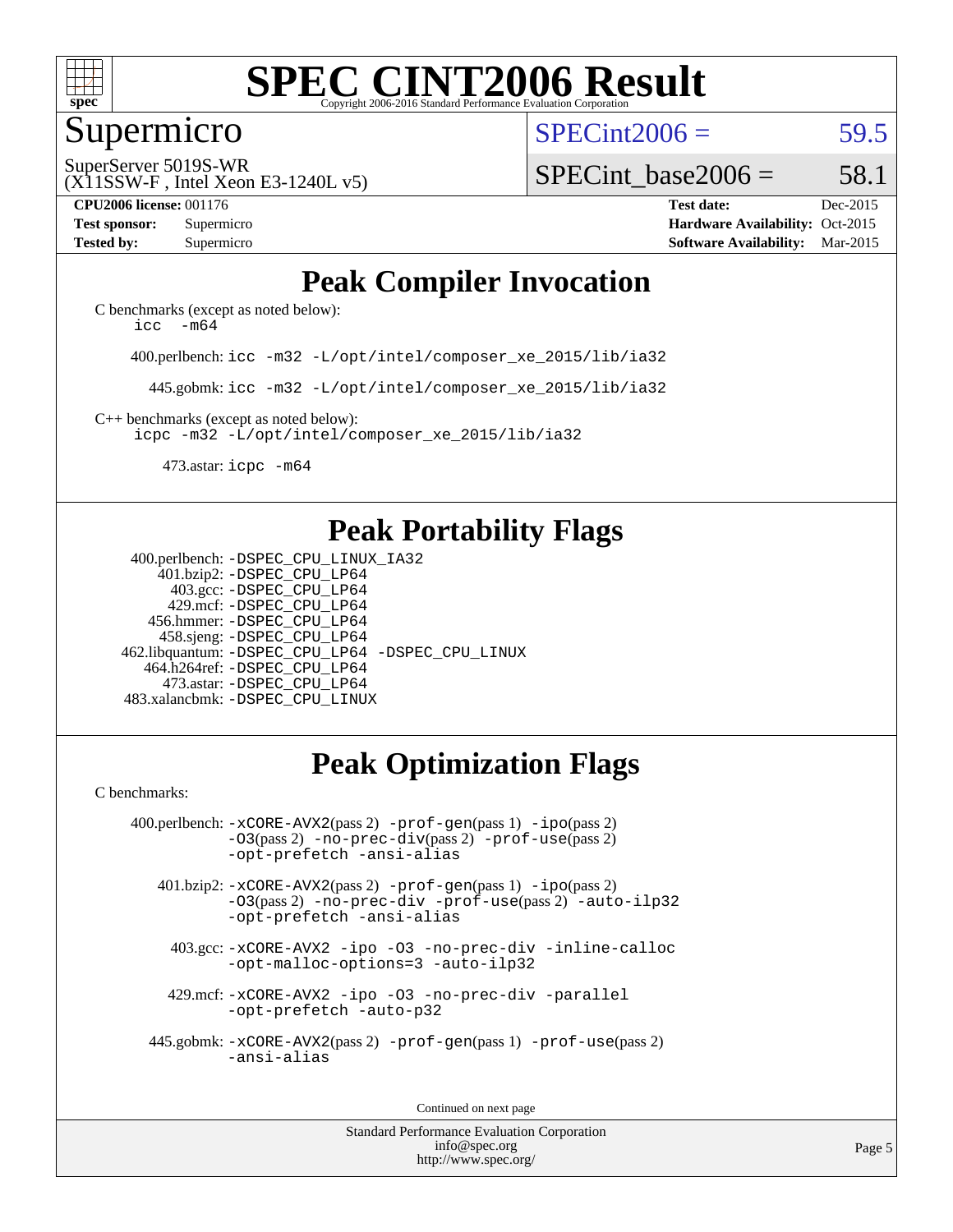

## Supermicro

 $SPECint2006 = 59.5$  $SPECint2006 = 59.5$ 

(X11SSW-F , Intel Xeon E3-1240L v5) SuperServer 5019S-WR

SPECint base2006 =  $58.1$ 

**[CPU2006 license:](http://www.spec.org/auto/cpu2006/Docs/result-fields.html#CPU2006license)** 001176 **[Test date:](http://www.spec.org/auto/cpu2006/Docs/result-fields.html#Testdate)** Dec-2015

| <b>Test sponsor:</b> | Supermicro |
|----------------------|------------|
| <b>Tested by:</b>    | Supermicro |

**[Hardware Availability:](http://www.spec.org/auto/cpu2006/Docs/result-fields.html#HardwareAvailability)** Oct-2015 **[Software Availability:](http://www.spec.org/auto/cpu2006/Docs/result-fields.html#SoftwareAvailability)** Mar-2015

## **[Peak Optimization Flags \(Continued\)](http://www.spec.org/auto/cpu2006/Docs/result-fields.html#PeakOptimizationFlags)**

 456.hmmer: [-xCORE-AVX2](http://www.spec.org/cpu2006/results/res2016q1/cpu2006-20151223-38504.flags.html#user_peakCOPTIMIZE456_hmmer_f-xAVX2_5f5fc0cbe2c9f62c816d3e45806c70d7) [-ipo](http://www.spec.org/cpu2006/results/res2016q1/cpu2006-20151223-38504.flags.html#user_peakCOPTIMIZE456_hmmer_f-ipo) [-O3](http://www.spec.org/cpu2006/results/res2016q1/cpu2006-20151223-38504.flags.html#user_peakCOPTIMIZE456_hmmer_f-O3) [-no-prec-div](http://www.spec.org/cpu2006/results/res2016q1/cpu2006-20151223-38504.flags.html#user_peakCOPTIMIZE456_hmmer_f-no-prec-div) [-unroll2](http://www.spec.org/cpu2006/results/res2016q1/cpu2006-20151223-38504.flags.html#user_peakCOPTIMIZE456_hmmer_f-unroll_784dae83bebfb236979b41d2422d7ec2) [-auto-ilp32](http://www.spec.org/cpu2006/results/res2016q1/cpu2006-20151223-38504.flags.html#user_peakCOPTIMIZE456_hmmer_f-auto-ilp32) [-ansi-alias](http://www.spec.org/cpu2006/results/res2016q1/cpu2006-20151223-38504.flags.html#user_peakCOPTIMIZE456_hmmer_f-ansi-alias)

 $458 \text{.}$ sjeng:  $-x \text{CORE-AVX2}(pass 2)$  -prof-qen(pass 1) [-ipo](http://www.spec.org/cpu2006/results/res2016q1/cpu2006-20151223-38504.flags.html#user_peakPASS2_CFLAGSPASS2_LDCFLAGS458_sjeng_f-ipo)(pass 2) [-O3](http://www.spec.org/cpu2006/results/res2016q1/cpu2006-20151223-38504.flags.html#user_peakPASS2_CFLAGSPASS2_LDCFLAGS458_sjeng_f-O3)(pass 2) [-no-prec-div](http://www.spec.org/cpu2006/results/res2016q1/cpu2006-20151223-38504.flags.html#user_peakPASS2_CFLAGSPASS2_LDCFLAGS458_sjeng_f-no-prec-div)(pass 2) [-prof-use](http://www.spec.org/cpu2006/results/res2016q1/cpu2006-20151223-38504.flags.html#user_peakPASS2_CFLAGSPASS2_LDCFLAGS458_sjeng_prof_use_bccf7792157ff70d64e32fe3e1250b55)(pass 2) [-unroll4](http://www.spec.org/cpu2006/results/res2016q1/cpu2006-20151223-38504.flags.html#user_peakCOPTIMIZE458_sjeng_f-unroll_4e5e4ed65b7fd20bdcd365bec371b81f)

462.libquantum: basepeak = yes

 $464.h264$ ref: basepeak = yes

[C++ benchmarks:](http://www.spec.org/auto/cpu2006/Docs/result-fields.html#CXXbenchmarks)

 471.omnetpp: [-xCORE-AVX2](http://www.spec.org/cpu2006/results/res2016q1/cpu2006-20151223-38504.flags.html#user_peakPASS2_CXXFLAGSPASS2_LDCXXFLAGS471_omnetpp_f-xAVX2_5f5fc0cbe2c9f62c816d3e45806c70d7)(pass 2) [-prof-gen](http://www.spec.org/cpu2006/results/res2016q1/cpu2006-20151223-38504.flags.html#user_peakPASS1_CXXFLAGSPASS1_LDCXXFLAGS471_omnetpp_prof_gen_e43856698f6ca7b7e442dfd80e94a8fc)(pass 1) [-ipo](http://www.spec.org/cpu2006/results/res2016q1/cpu2006-20151223-38504.flags.html#user_peakPASS2_CXXFLAGSPASS2_LDCXXFLAGS471_omnetpp_f-ipo)(pass 2) [-O3](http://www.spec.org/cpu2006/results/res2016q1/cpu2006-20151223-38504.flags.html#user_peakPASS2_CXXFLAGSPASS2_LDCXXFLAGS471_omnetpp_f-O3)(pass 2) [-no-prec-div](http://www.spec.org/cpu2006/results/res2016q1/cpu2006-20151223-38504.flags.html#user_peakPASS2_CXXFLAGSPASS2_LDCXXFLAGS471_omnetpp_f-no-prec-div)(pass 2) [-prof-use](http://www.spec.org/cpu2006/results/res2016q1/cpu2006-20151223-38504.flags.html#user_peakPASS2_CXXFLAGSPASS2_LDCXXFLAGS471_omnetpp_prof_use_bccf7792157ff70d64e32fe3e1250b55)(pass 2) [-opt-ra-region-strategy=block](http://www.spec.org/cpu2006/results/res2016q1/cpu2006-20151223-38504.flags.html#user_peakCXXOPTIMIZE471_omnetpp_f-opt-ra-region-strategy_5382940c29ea30302d682fc74bfe0147) [-ansi-alias](http://www.spec.org/cpu2006/results/res2016q1/cpu2006-20151223-38504.flags.html#user_peakCXXOPTIMIZE471_omnetpp_f-ansi-alias) [-Wl,-z,muldefs](http://www.spec.org/cpu2006/results/res2016q1/cpu2006-20151223-38504.flags.html#user_peakEXTRA_LDFLAGS471_omnetpp_link_force_multiple1_74079c344b956b9658436fd1b6dd3a8a) [-L/sh -lsmartheap](http://www.spec.org/cpu2006/results/res2016q1/cpu2006-20151223-38504.flags.html#user_peakEXTRA_LIBS471_omnetpp_SmartHeap_32f6c82aa1ed9c52345d30cf6e4a0499)

 473.astar: [-xCORE-AVX2](http://www.spec.org/cpu2006/results/res2016q1/cpu2006-20151223-38504.flags.html#user_peakCXXOPTIMIZE473_astar_f-xAVX2_5f5fc0cbe2c9f62c816d3e45806c70d7) [-ipo](http://www.spec.org/cpu2006/results/res2016q1/cpu2006-20151223-38504.flags.html#user_peakCXXOPTIMIZE473_astar_f-ipo) [-O3](http://www.spec.org/cpu2006/results/res2016q1/cpu2006-20151223-38504.flags.html#user_peakCXXOPTIMIZE473_astar_f-O3) [-no-prec-div](http://www.spec.org/cpu2006/results/res2016q1/cpu2006-20151223-38504.flags.html#user_peakCXXOPTIMIZE473_astar_f-no-prec-div) [-opt-prefetch](http://www.spec.org/cpu2006/results/res2016q1/cpu2006-20151223-38504.flags.html#user_peakCXXOPTIMIZE473_astar_f-opt-prefetch) [-auto-p32](http://www.spec.org/cpu2006/results/res2016q1/cpu2006-20151223-38504.flags.html#user_peakCXXOPTIMIZE473_astar_f-auto-p32) -Wl,-z, muldefs [-L/sh -lsmartheap64](http://www.spec.org/cpu2006/results/res2016q1/cpu2006-20151223-38504.flags.html#user_peakEXTRA_LIBS473_astar_SmartHeap64_ed4ef857ce90951921efb0d91eb88472)

 483.xalancbmk: [-xCORE-AVX2](http://www.spec.org/cpu2006/results/res2016q1/cpu2006-20151223-38504.flags.html#user_peakCXXOPTIMIZE483_xalancbmk_f-xAVX2_5f5fc0cbe2c9f62c816d3e45806c70d7) [-ipo](http://www.spec.org/cpu2006/results/res2016q1/cpu2006-20151223-38504.flags.html#user_peakCXXOPTIMIZE483_xalancbmk_f-ipo) [-O3](http://www.spec.org/cpu2006/results/res2016q1/cpu2006-20151223-38504.flags.html#user_peakCXXOPTIMIZE483_xalancbmk_f-O3) [-no-prec-div](http://www.spec.org/cpu2006/results/res2016q1/cpu2006-20151223-38504.flags.html#user_peakCXXOPTIMIZE483_xalancbmk_f-no-prec-div) [-opt-prefetch](http://www.spec.org/cpu2006/results/res2016q1/cpu2006-20151223-38504.flags.html#user_peakCXXOPTIMIZE483_xalancbmk_f-opt-prefetch) [-ansi-alias](http://www.spec.org/cpu2006/results/res2016q1/cpu2006-20151223-38504.flags.html#user_peakCXXOPTIMIZE483_xalancbmk_f-ansi-alias) [-Wl,-z,muldefs](http://www.spec.org/cpu2006/results/res2016q1/cpu2006-20151223-38504.flags.html#user_peakEXTRA_LDFLAGS483_xalancbmk_link_force_multiple1_74079c344b956b9658436fd1b6dd3a8a) [-L/sh -lsmartheap](http://www.spec.org/cpu2006/results/res2016q1/cpu2006-20151223-38504.flags.html#user_peakEXTRA_LIBS483_xalancbmk_SmartHeap_32f6c82aa1ed9c52345d30cf6e4a0499)

### **[Peak Other Flags](http://www.spec.org/auto/cpu2006/Docs/result-fields.html#PeakOtherFlags)**

[C benchmarks](http://www.spec.org/auto/cpu2006/Docs/result-fields.html#Cbenchmarks):

403.gcc: [-Dalloca=\\_alloca](http://www.spec.org/cpu2006/results/res2016q1/cpu2006-20151223-38504.flags.html#b403.gcc_peakEXTRA_CFLAGS_Dalloca_be3056838c12de2578596ca5467af7f3)

The flags files that were used to format this result can be browsed at

<http://www.spec.org/cpu2006/flags/Intel-ic15.0-official-linux64.html> <http://www.spec.org/cpu2006/flags/Supermicro-Platform-Settings-V1.2-revG.20141230.00.html>

You can also download the XML flags sources by saving the following links: <http://www.spec.org/cpu2006/flags/Intel-ic15.0-official-linux64.xml> <http://www.spec.org/cpu2006/flags/Supermicro-Platform-Settings-V1.2-revG.20141230.00.xml>